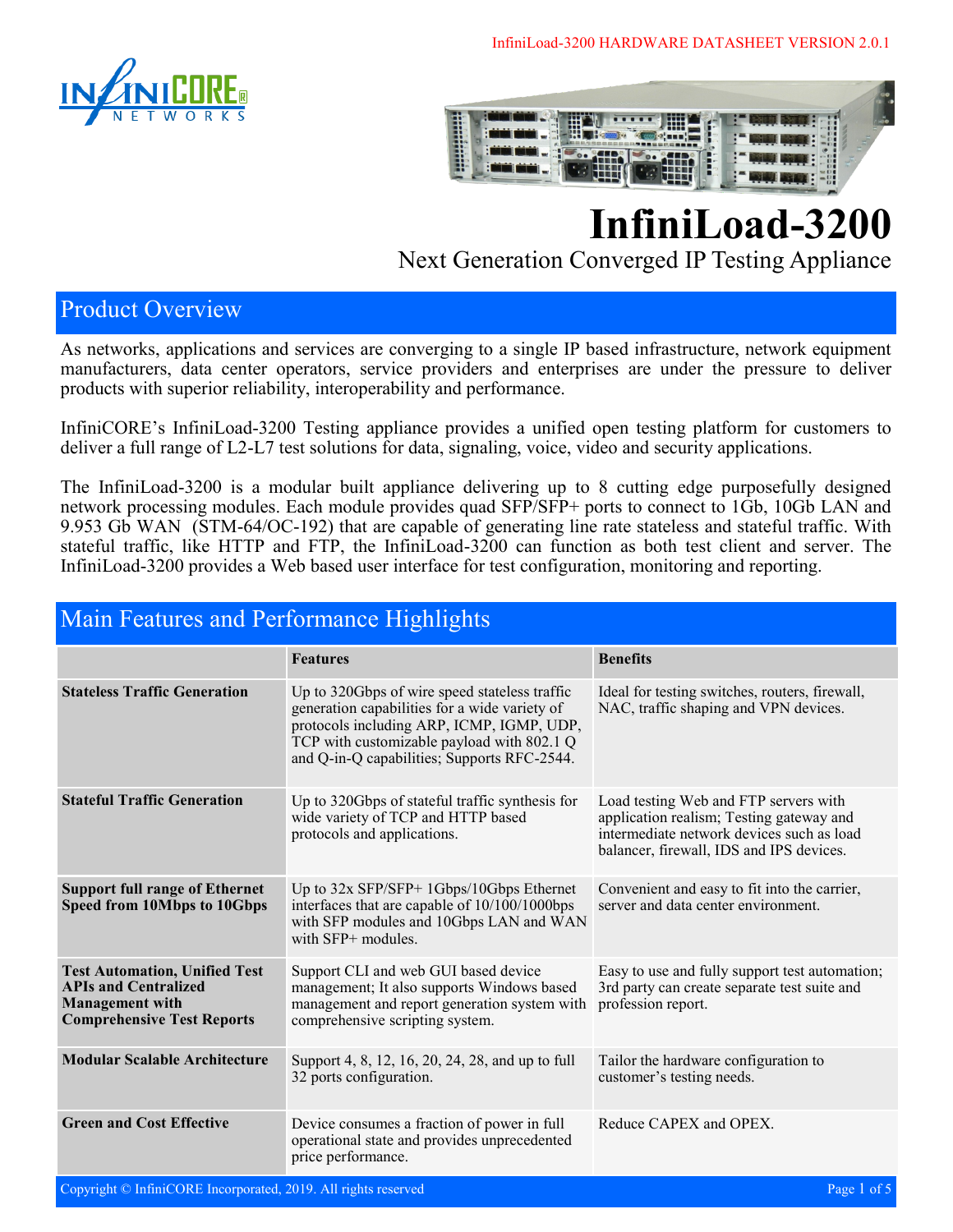

## L4-L7 Testing Package—TCP Blaster

| <b>Feature</b>                                | <b>Description</b>                                                                                         |
|-----------------------------------------------|------------------------------------------------------------------------------------------------------------|
| Configuration                                 | Each port can be configured as TCP Blaster Client and/or Server.                                           |
| <b>Stateful Traffic Generation Capability</b> | Up to 500,000/Sec Session Setup Rate;<br>Up to 16M Concurrent Sessions;<br>10G Bps throughput.             |
| <b>End Point Simulation Capability</b>        | Millions of IP and MAC addresses.                                                                          |
| <b>Measurements</b>                           | Packet Rate; Retransmission Rate; TCP State Transition Rate; Latency; Payload Error                        |
| <b>Blaster Actions</b>                        | Connect; Listen; Send; Receive; Receive with Pattern Match; Reset; FIN; Purge; Wait;<br>Match.             |
| <b>Load Profile</b>                           | SIMUser; Connection Per Second; Ramp Up; Ramp Down; Stair; Burst Load Pattern;<br>Capable of Multi-phases. |

### L4-L7 Testing Package—HTTP Blaster

| <b>Feature</b>                                | <b>Description</b>                                                                                                                            |
|-----------------------------------------------|-----------------------------------------------------------------------------------------------------------------------------------------------|
| Configuration                                 | Each port can be configured as HTTP Blaster Client and/or Server.                                                                             |
| <b>Stateful Traffic Generation Capability</b> | Up to 350,000/Sec Session Setup Rate;<br>Up to 16M Concurrent Sessions;<br>10G Bps throughput.                                                |
| <b>End Point Simulation Capability</b>        | Millions of IP and MAC addresses.                                                                                                             |
| <b>HTTP Protocol Support</b>                  | HTTP 1.0 and HTTP 1.1.                                                                                                                        |
| <b>HTTP Browser Support</b>                   | Safari; Firefox; IE; Chrome; Custom Browser Type.                                                                                             |
| <b>HTTP Server Simulation</b>                 | Flexible HTTP payload definition; Variable Length Payload Definition.                                                                         |
| <b>Measurements</b>                           | Packet Rate; Retransmission Rate; TCP State Transition Rate; Latency; Payload<br>Error; HTTP Error Code Statistics; Latency to 1st Byte Back. |
| <b>Blaster Actions</b>                        | HTTP GET; HTTP POST; HTTP PUT.                                                                                                                |
| <b>Load Profile</b>                           | SIMUser; Connection Per Second; Ramp Up; Ramp Down; Stair; Burst Load<br>Pattern; Capable of Multi-phases                                     |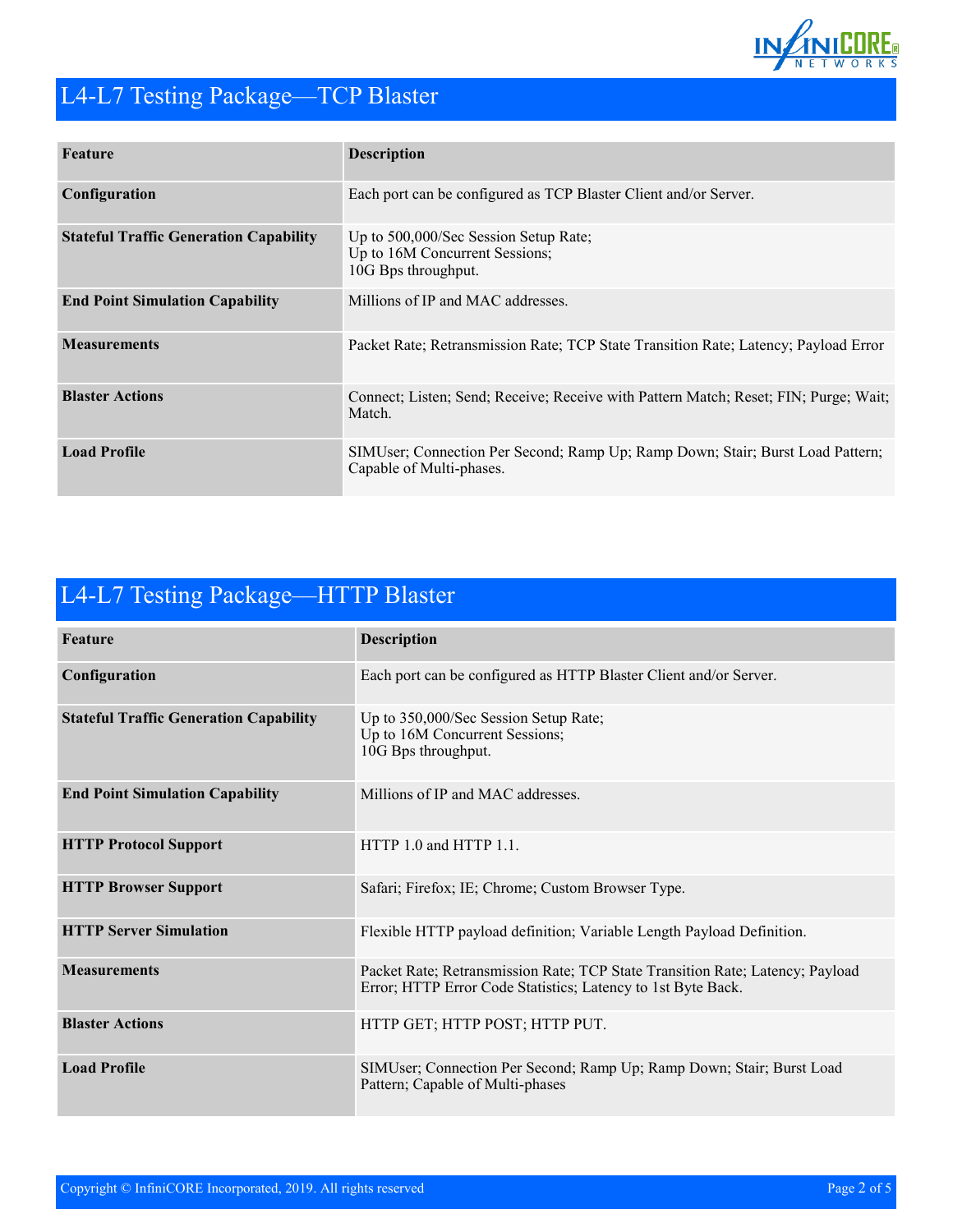

## InfiniLoad-3200 Feature Specification

### User Interface

| Feature                                       | <b>Description</b>                                                                                                                                                                       |
|-----------------------------------------------|------------------------------------------------------------------------------------------------------------------------------------------------------------------------------------------|
| <b>Integrated Web UI</b>                      | Standard Browser Based Web User Interface Supports Google Chrome, Apple<br>Safari and Mozilla Firefox;<br>Supports Test case configuration, execution, monitoring and report generation. |
| <b>Infiniload Test Automation Environment</b> | Ruby Based Test Automation Scripting Environment supports TCL/Expect script<br>through Ruby TCL/PTY library.                                                                             |
| <b>Command Line Interface</b>                 | Support Cisco style Command Line Interface (CLI) for device management.                                                                                                                  |
| <b>Multi User Support</b>                     | Support port reservation and test execution in multi-user environment.                                                                                                                   |

|  |  | L2-L3 Test Package—Packet Generator and Analyzer |  |
|--|--|--------------------------------------------------|--|
|--|--|--------------------------------------------------|--|

| Feature                         | <b>Description</b>                                                                                                                                                                                                                                                                                                             |
|---------------------------------|--------------------------------------------------------------------------------------------------------------------------------------------------------------------------------------------------------------------------------------------------------------------------------------------------------------------------------|
| Min / Max Frame Transmit Speed  | 1 frame per second to 100% of line rate of 10Gbps at minimum frame length                                                                                                                                                                                                                                                      |
| Min / Max Frame Size            | 60-10,000 Bytes                                                                                                                                                                                                                                                                                                                |
| <b>Statistics</b>               | Transmit Octets; Frames; Broadcast Frames; Unicast Frames; Multicast Frames;<br>Frame Length Histogram;<br>Receive Octets; Frames; Broadcast Frames; Unicast Frames; Multicast Frames; Frame<br>Length Histogram;<br>Total Error Frames; Short, Oversize, Jabber, FCS Error, Symbol Error Frames<br>IP/UDP/TCP Checksum Error. |
| <b>Measurements</b>             | Packet Rate; Throughput; Packet Loss; Packet Order; Packet Latency; Data Integrity;<br>Frame Length Histogram.                                                                                                                                                                                                                 |
| <b>Capture Triggers</b>         | Packet Arrival; CRC Error; Checksum Error;<br>Capture Memory Size: 512MB Per Port.                                                                                                                                                                                                                                             |
| <b>Frame Constructor</b>        | Link Layer: 802.3; Ethernet II; 802.1Q; 802.1QinQ; Custom Tag (Marvell, Broadcom<br>or private); FCoE;<br>Network Layer and Transport Layer: IPv4; IPv6; UDP; TCP; ICMP; IGMP<br>Tunnel: GRE; L2TP; MPLS;<br>Flexible PCAP based frame constructor with variety of templates available.                                        |
| <b>Load Definition</b>          | Fixed Bit Rate; Fixed Frame Rate; Burst; Multi Burst; Continuous Burst.                                                                                                                                                                                                                                                        |
| <b>Frame Size Definition</b>    | Fixed; Increment; Decrement; Random; IMIX.                                                                                                                                                                                                                                                                                     |
| <b>Embedded Testing Package</b> | RFC-2544                                                                                                                                                                                                                                                                                                                       |
| <b>Test Automation</b>          | Programmable GUI Based Test Automation with support of verification rules                                                                                                                                                                                                                                                      |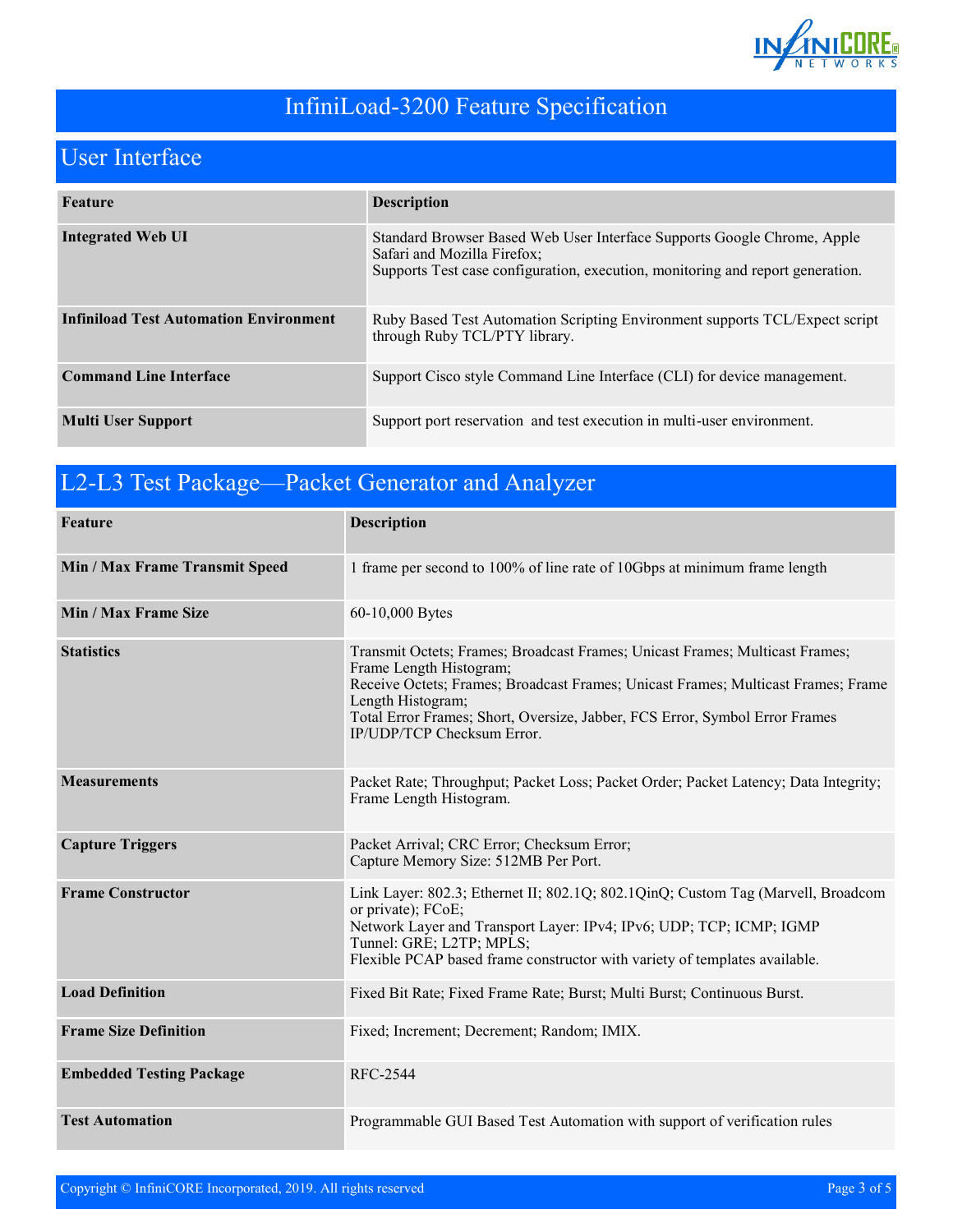

#### InfiniLoad-3200 External Interface Specification

| <b>Function</b>                   | Compliance                                                                                                                                                        | <b>Type</b>          | Quantity                              |
|-----------------------------------|-------------------------------------------------------------------------------------------------------------------------------------------------------------------|----------------------|---------------------------------------|
| 10/100/1Gbps, 10Gbps Testing Port | IEEE 802.3ae 10 Gigabit Ethernet<br>IEEE 802.3aq 10GBASE-LRM<br>SFP+ MSA, Revision 4.1<br>Direct-Attach Copper Cable Support up to<br>3 Meters<br>$10/100/1G$ SFP | $10G$ SFP+<br>1G SFP | 4, 8, 12, 16,<br>20, 24, 28, or<br>32 |
| 10/100/1000Mbps Management Port   | 10/100/1000BASE-T<br>Category 5 UTP                                                                                                                               | Copper RJ-45         | 3                                     |
| <b>Console Port</b>               | 115200 Baud                                                                                                                                                       | Serial               | 1                                     |
| <b>USB Port</b>                   | USB 2.0 High Speed;<br>USB 3.0 High Speed                                                                                                                         | USB 2.0<br>UBB 3.0   | $\overline{2}$<br>$\mathfrak{D}$      |
| <b>VGA Port</b>                   | VGA Monitor                                                                                                                                                       | $DB-15$              |                                       |
| 128GB Storage                     | SATA-II                                                                                                                                                           | <b>SSD</b>           |                                       |

#### InfiniLoad-3200 Rear Panel Features